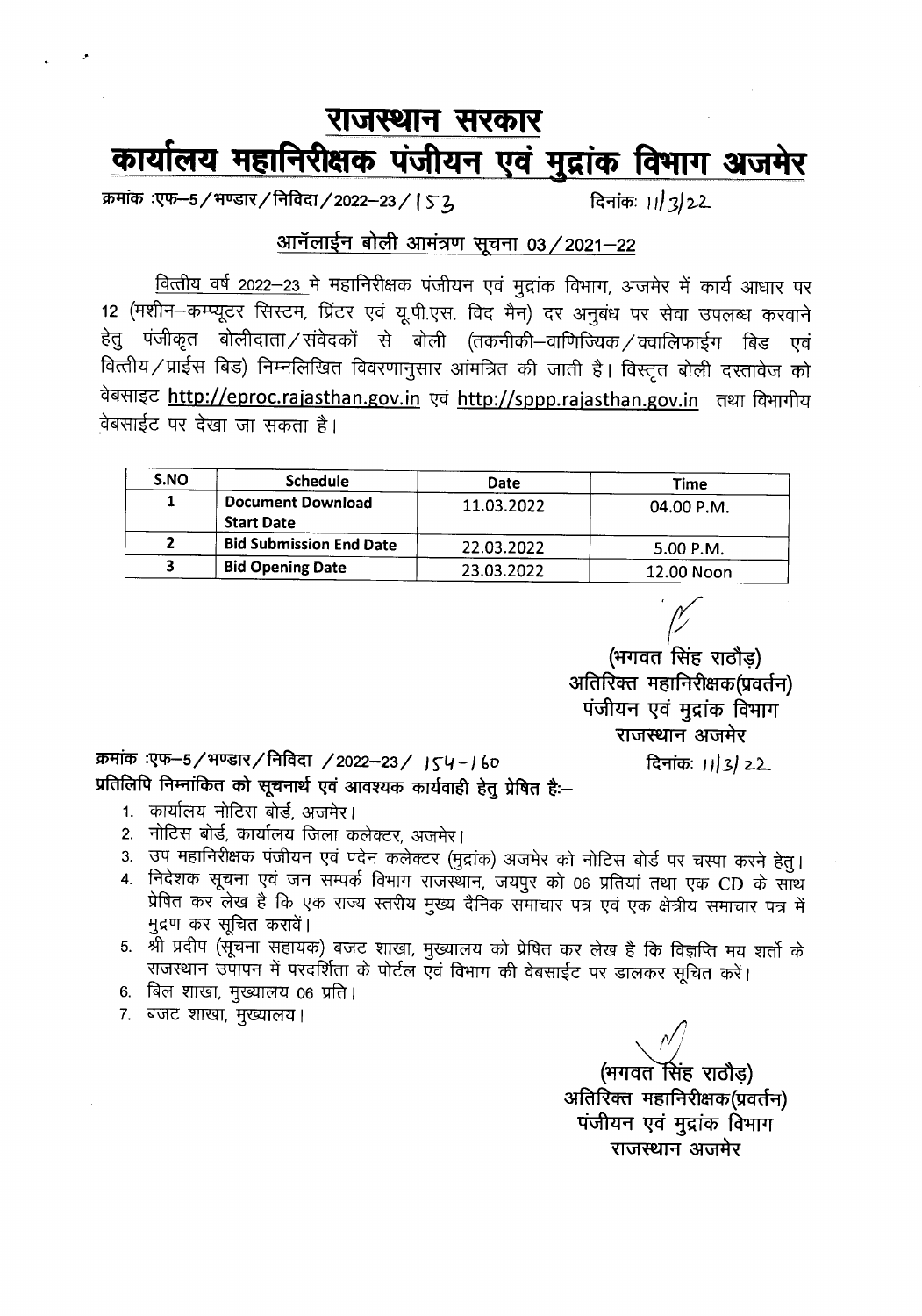## **राजस्थान सरकार** कार्यालय महानिरीक्षक पंजीयन एवं मुद्रांक विभाग अजमेर

~ :~-5/~/~/2022-23/ ~:

#### BID INVITATION NOTICE FOR E-TEDER NO 3/2021-22

The office of the I.G. registration & Stamp, Ajmer invites Online Bid for services of Computer Machine with Man, Computer, Printer & UPS on job basis initially up to 31 March 2023 from reputed firms/Registered Bidder/Contractors registered under the Acts specificed in the bidding document.

The Tender/Bid shall only be submitted through online tendering system of www.eproc.rajasthan.gov.in The interested bidders shall have to be enrolled/registered with portal of www.eproc. *rajasthan.* gov. in for participating in the Bidding process.

Schedule and Details of NIT 3/2021-22 For procurement of services of Computer operators with computer & Printer ON JOB BASIS as mentioned below.

| Sr No | of<br><b>Name</b><br>sevices<br>required                                                              | Qty. | Annual<br>estd.<br>Cost(In<br>Lacs) | <b>Bid</b><br>document<br>fees in Rs.   Fee in Rs. | <b>RISL</b><br>Processing | <b>Bid</b><br>security<br>$($ In Rs. $)$ |
|-------|-------------------------------------------------------------------------------------------------------|------|-------------------------------------|----------------------------------------------------|---------------------------|------------------------------------------|
| 01    | along<br>Computer<br>with $\vert$ 12<br>Highly<br>skilled<br>manpower,<br>printer<br>UPS on job basis |      | 12.00                               | 500.00                                             | 500.00                    | 24000.00                                 |

| S.NO           | <b>Schedule</b>                                  | Date       | Time       |
|----------------|--------------------------------------------------|------------|------------|
| 1              | <b>Document Download Start Date</b>              | 11.03.2022 | 04.00 P.M. |
| $\overline{2}$ | <b>Bid Submission start Date</b>                 | 11.03.2022 | 04.00 P.M. |
| 3              | <b>BID Document Download End Date</b>            | 22.03.2022 | 05.00 P.M. |
| 4              | <b>Bid Sumission End Date</b>                    | 22.03.2022 | 05.00 P.M. |
| 5              | <b>Bid Opening Date</b>                          | 23.03.2022 | 12.00 Noon |
| 6              | Submission of Demand Draft/Banker Cheque of      | 23.03.2022 | 11.00 A.M. |
|                | Processing Fees, Tender Fee and Earnest Money At |            |            |
|                | the office of I.G. registration & Stamp, Ajmer   |            |            |

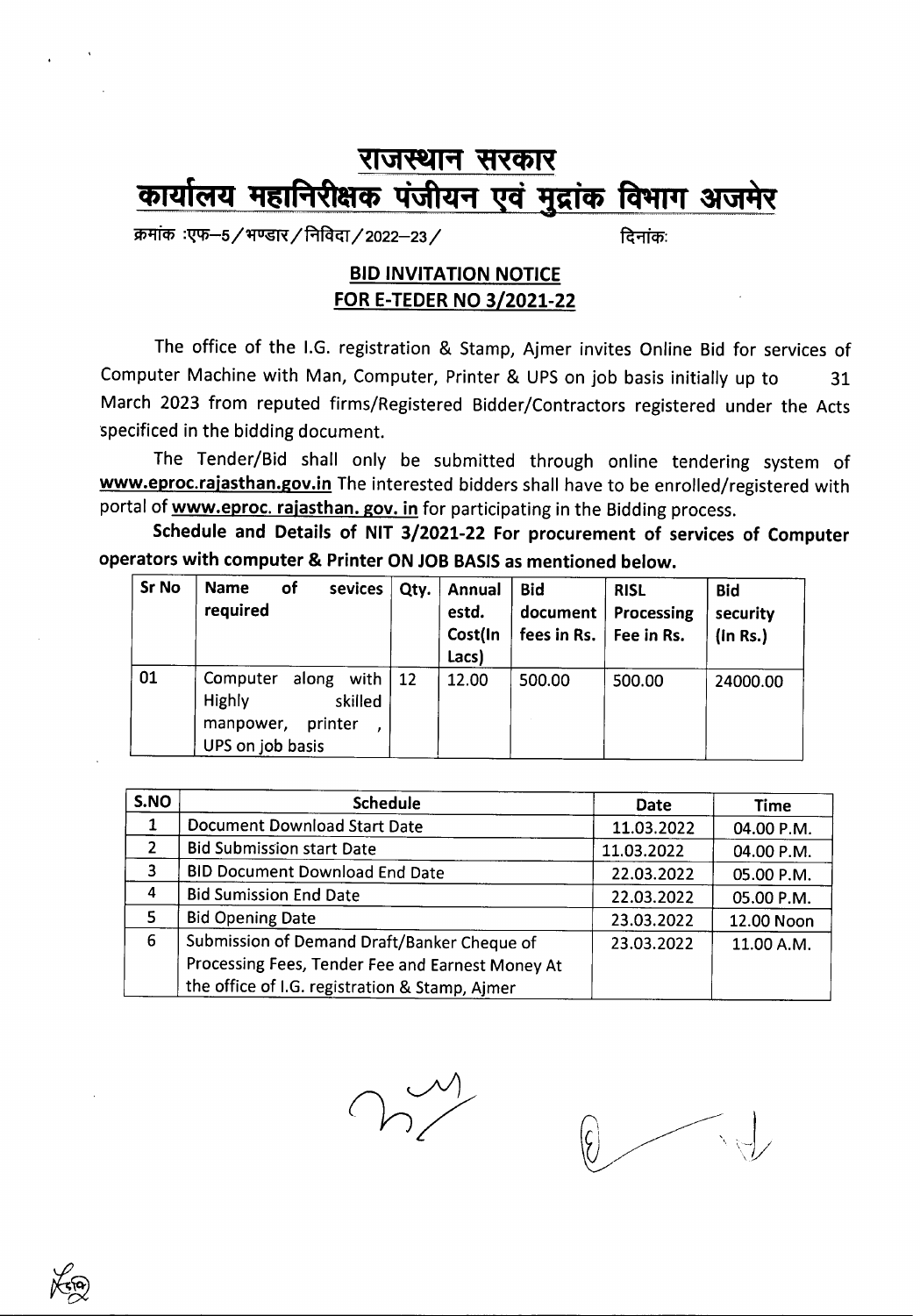#### Terms & Conditions:-

 $\frac{1}{L} \left( \frac{1}{L} \right)^{\frac{1}{2}} \left( \frac{1}{L} \right)^{\frac{1}{2}}$ 

- 1. Bidders are requested to read the instruction in the Technical document/Bid before submitting the Tender/Bid online.
- 2. Bid shall be submitted online only thorugh website www.eproc.rajasthan.gov.in
- 3. No physical/offline tender/bid shall be accepted.
- 4. The cost of Bid Documents is Rs.500.00 which is non refundable.
- 5. RISL Processing Fees Rs 500.00 shall be in the form of Demand Draft/Banker Cheque of Scheduled Bank drawn in favour of "MD, RISL" PAYABLE AT Jaipur, and shall be submitted in the office of the "I.G. registration & Stamp, Ajmer" up to schedule date and time.
- 6. The Bid Security and the bid Documents Feesshall be in the form of Demand Draft/Banker Cheque Scheduled Bank drawn in favour of "I.G. registration & Stamp, Ajmer" payable at Ajmer and shall be submitted in the office of "I.G. Registration & Stamp, Ajmer" up to schedule date and time. Bids submitted without required Processing fees, bid Documents Fees and Bid Security will not be considered.
- 7. In case, the schedule dates happen to be Govt, Holiday the next working day shall be treated as the scheduled date as given above for bid as the case may be.
- 8. Rate should be quated Only in INR in BOQ for online E-tenders in prescribed format.
- 9. Taxes where ever Applicable/paybable, under this E-tenders or submission of this E-tenders shall be paid by the bidder.
- 10. Technical and Financial Bid should be submitted separately online. Financial Bids of the bidders who qulificaiton in techhinical evaluation will be opened.
- 11. Conditional bids are liable to be rejected.
- 12. The undersigned has right to accept or reject any bid, party or fully without assigning any reasons.
- 13. Pre Installation requirement, If any, should specifically be mentioned in the bid.
- 14. In case of any dispute, legal Jurisdiction will be Ajmer Rajasthan.

 $\omega$  and

 $\veeled{S}$ 

*\(f:*

(भगवत सिंह राठौड़) अतिरिक्त महानिरीक्षक(प्रवर्तन) **पंजीयन एवं मुद्रांक विभाग** राजस्थान अजमेर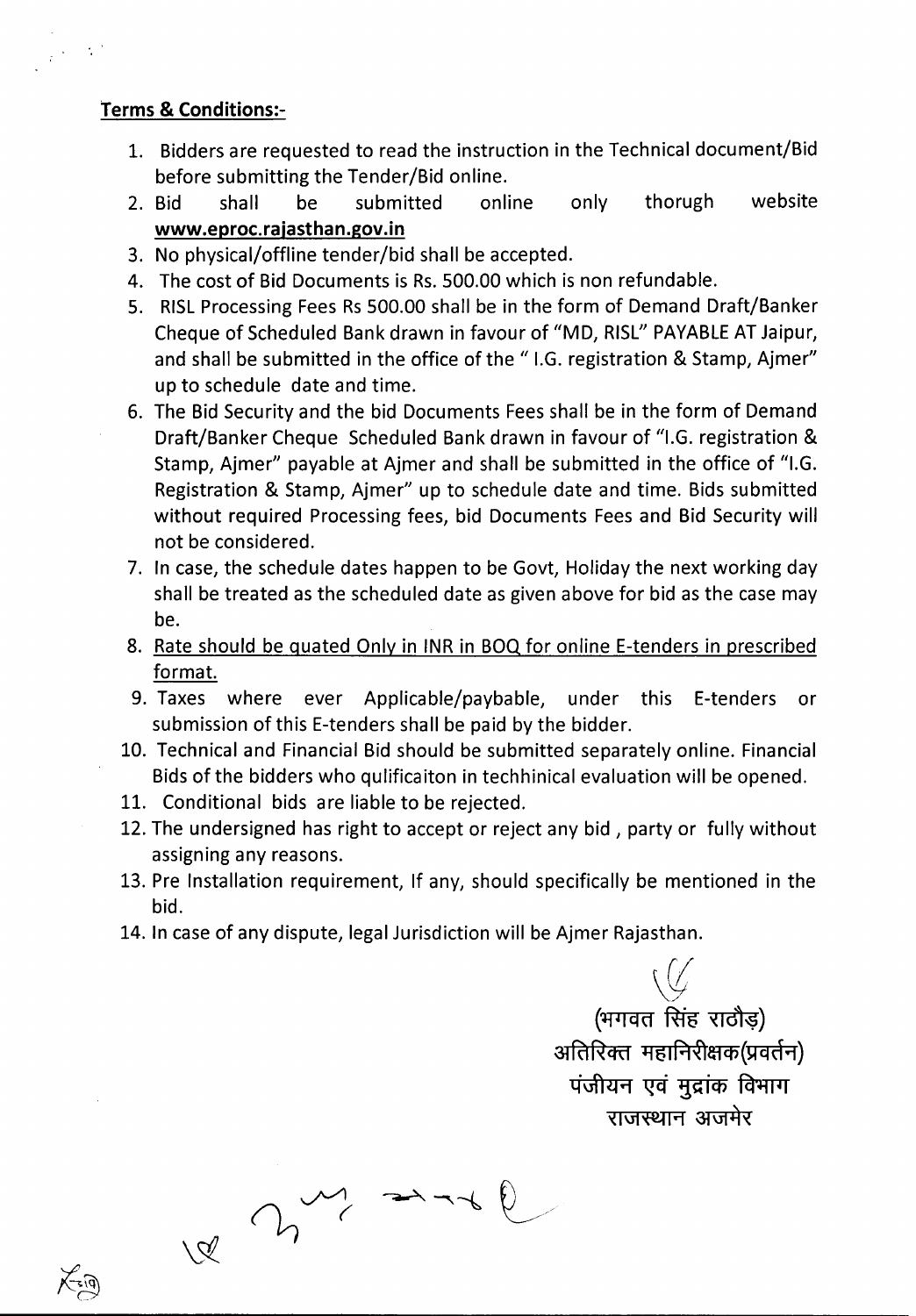## राजस्थान सरकार कार्यालय महानिरीक्षक पंजीयन एवं मुद्रांक विभाग अजमेर

कार्य का नामः- कार्य आधार पर कम्प्यूटर सिस्टम मय प्रशिक्षित कार्मिक (मशीन विद मैन) उपलब्ध कराने हेतु ।

### तकनीकी-वाणिज्यक खुली बोली प्रपत्र

- 
- 
- 10. बोलीदाता / संवेदक द्वारा निम्नलिखित पंजीकरण का विवरण निर्धारित कॉलम्स में प्रस्तूत किया जावेगा तथा उक्त पंजीकरण प्रमाण पत्रों की स्वहस्ताक्षरित प्रति स्कैन कर बोली दस्तावेजों के साथ लगानी होगी:-

| क.  | विवरण                                                | रजि.सं. | । वर्ष | पंजीकरण दिनांक | संलग्नक |
|-----|------------------------------------------------------|---------|--------|----------------|---------|
| सं. |                                                      |         |        |                | क्रमांक |
| 1.  | राजस्थान अनुबंधित श्रमिक (नियमन एवं                  |         |        |                |         |
|     | उन्मूलन) अधिनियम, 1970                               |         |        |                |         |
| 2.  | कर्मचारी भविष्य निधि अधिनियम,1952                    |         |        |                |         |
| 3.  | कर्मचारी राज्य बीमा अधिनियम,1948                     |         |        |                |         |
| 4.  | वस्तु एवं सेवा कर (GST)                              |         |        |                |         |
| 5.  | आय कर (पैन नंबर)                                     |         |        |                |         |
| 6.  | राजस्थान दुकान एवं वाणिज्यिक संस्थान<br>अधिनियम 1958 |         |        |                |         |
|     | या                                                   |         |        |                |         |
|     | इण्डियन पार्टनरशिप एक्ट 1932 के                      |         |        |                |         |
|     | अन्तर्गत                                             |         |        |                |         |
|     | या                                                   |         |        |                |         |
|     | इण्डियन कम्पनी एक्ट 1956 के अन्तर्गत                 |         |        |                |         |

 $11.$ बोलीदाता ⁄ संवेदक द्वारा गत तीन वर्षो (2018—2019, 2019—2020 व 2020—2021) में केन्द्र ⁄ राज्य के राजकीय विभाग/उपकम/स्वायत संस्थाएं/परियोजनाएँ/बोर्ड/समिति/आयोग/शिक्षण संस्था/बैको मे न्यूनतम 06 कम्प्यूटर), प्रिंटर मय प्रशिक्षित कार्मिक एक ही समयावधि में कम से कम दो वर्ष तक निरन्तर सफलतापूर्वक उपलब्ध करवाये जाने का अनुमव होना आवश्यक है। जिनका निम्नलिखित विवरण अनुसार

 $\frac{1}{2} \lambda \sim \Lambda^2$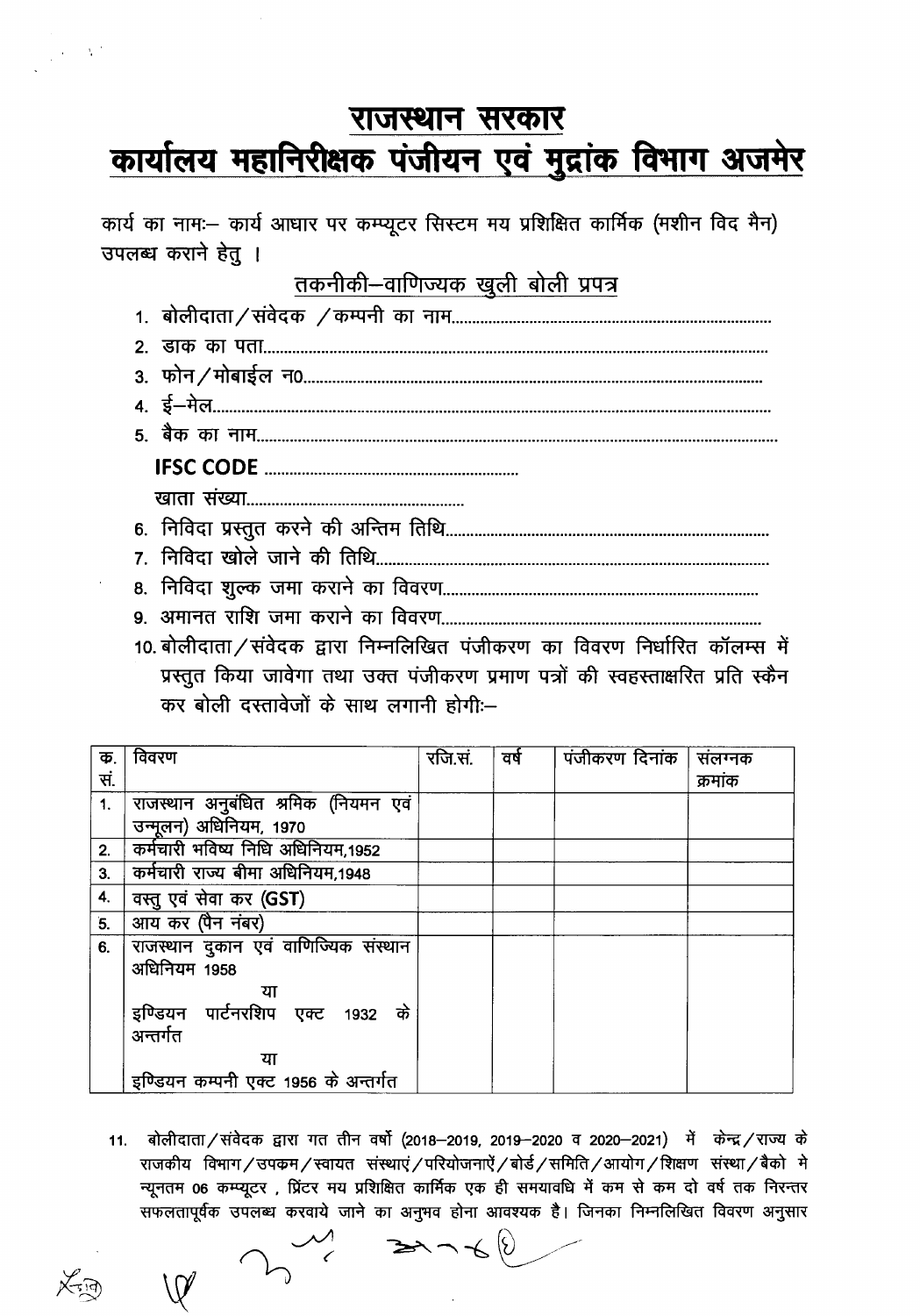निर्धारित कॉलम मे अंकन कर संबंधित दस्तावेज की स्वहस्ताक्षररित प्रति संलग्न कर बोली दस्तावेज के साथ  $\pi$ गानी होगी।

 $\frac{1}{2}$  ,  $\frac{1}{2}$  ,  $\frac{1}{2}$ 

| क्र.स. | विभाग / संस्था | उपलब्ध कराये गये   उपलब्ध कराये गये |                                               | संबंधित विभाग       |
|--------|----------------|-------------------------------------|-----------------------------------------------|---------------------|
|        | का नाम         |                                     | कम्प्यूटर सिस्टम मय   कम्प्यूटर सिस्टम मय     | /संस्थान से जारी    |
|        |                |                                     | प्रशिक्षित कार्मिक का । प्रशिक्षित कार्मिक की | संतोषजनक सेवा का    |
|        |                | आदेश विवरण व                        | समयावधि (माह / वर्ष                           | प्रमाण पत्र का अंकन |
|        |                | संख्या                              | से माह / वर्ष)                                | एवं प्रति           |
|        |                |                                     |                                               |                     |
| 2      |                |                                     |                                               |                     |
| 3      |                |                                     |                                               |                     |
|        |                |                                     |                                               |                     |

नोटः- उपरोक्त ताालिका के प्रत्येक कॉलम का विवरण वांछित  $\angle$ निर्धारित होने के सत्यापन स्वरूप पूर्ण भरे जाने के साथ पुष्टि हेतु स्वहस्ताक्षरित प्रतियां संलग्न की जानी अनिवार्य है। इसके अभाव में निविदा निरस्त होने पर जिम्मेदारी स्वयं बोलीदाता की होगी।

- 12. बोली प्रतिभूति राशि, बोली प्रपत्र शुल्क राशि का डिमाण्ड ड्राफ्ट / बैकर्स बैंक, अति महानिरीक्षक पंजीयन एवं मुद्रांक विभाग, अजमेर के नाम भौतिक रूप से दिनांक 23.03.2022 को प्रातः 11:00 बजे तक जमा कराना आवश्यक है। RISL Fee "MD. RISL" payable at Jaipur के नाम से डिमाण्ड ड्राफ्ट / बैकर्स बैंक के रूप में देय होगी। निर्धारित समय पर विभाग को उक्त डिमाण्ड ड्राफ्ट / बैकर्स बैंक प्रस्तुत नहीं करने पर प्रस्तुत बिड पर विचार नहीं किया जायेगा।
- 13. तकनीकी–वाणिज्यिक बोली में क्वालिफाईड / सफल बोलीदाता / संवेदक की ही वित्तीय बोली $/$ प्राईस बिड खोली जायेगी।
- 14. मै / हम महानिरीक्षक पंजीयन एवं मुद्रांक विभाग, अजमेर द्वारा जारी की गई बोली आमंत्रण सूचना  $~$ क्रमांक एफ $-5/$ भण्डार/निविदा– दिनांक.................... मे वर्णित सभी शर्तों से तथा संलगन सभी बोली दस्तावेजों मे दी गई उक्त बोली आंमत्रण सूचना की अतिरिक्त शर्तों से तथा संलग्न सभी बोली दस्तावेंजों में दी गई उक्त बोली आंमत्रण सूचना की अतिरिक्त शर्तों से बाध्य होना स्वीकार करता हूँ $\pi$ करते है।

बोलीदाता के हस्ताक्षर  $-$ नाम मय सील

 $\Rightarrow -6$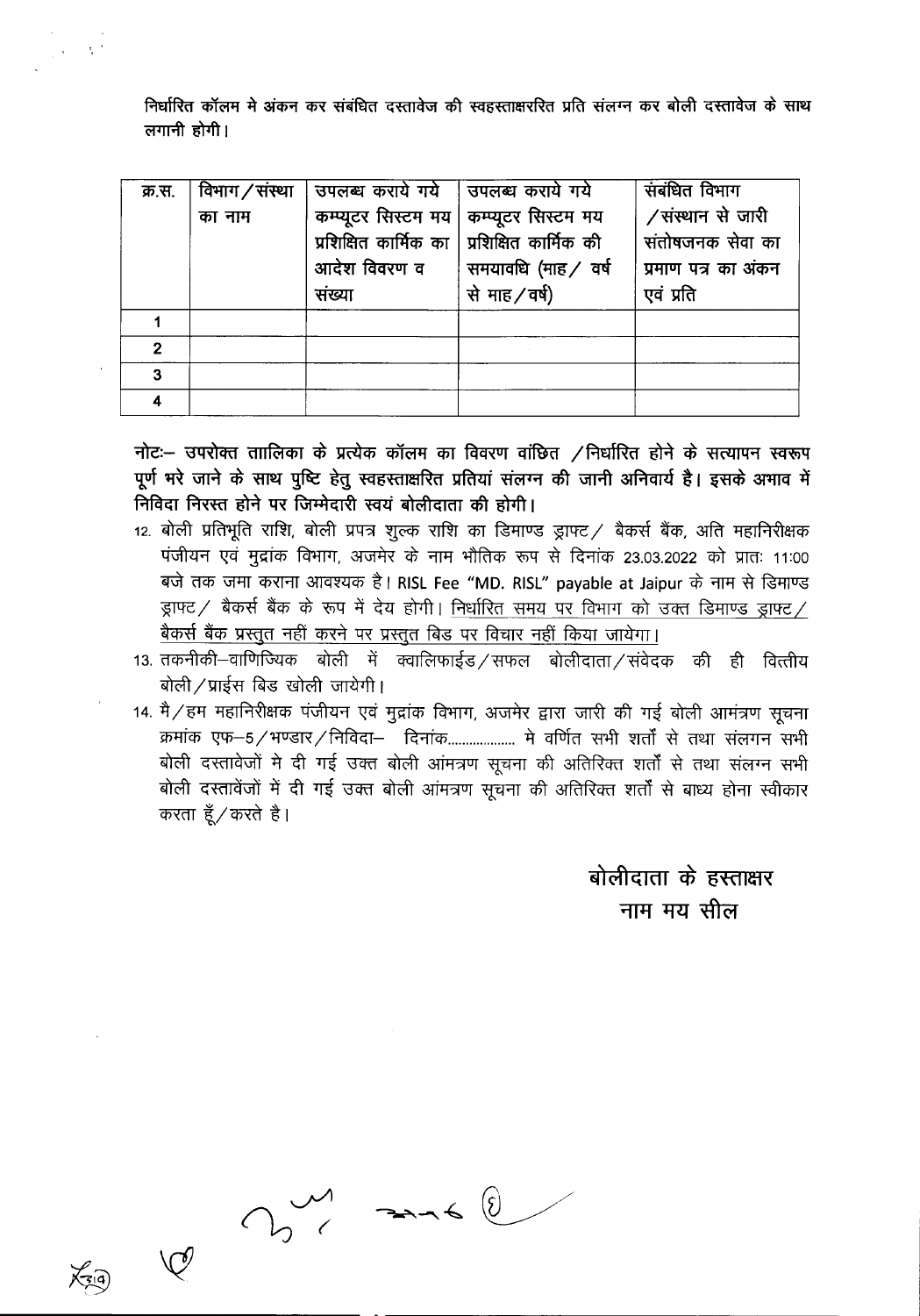## राजस्थान सरकार <u>कार्यालय महानिरीक्षक पंजीयन एवं मुद्रांक विभाग अजमेर</u>

कार्य का नाम :-अनुबन्ध दर से 12 कम्प्यूटर मय ऑपरेटर उपलब्ध करवाने का कार्य।

महानिरीक्षक, पंजीयन एवं मुद्रांक विभाग, अजमेर में अनुबन्ध दर से माह 3ाप्रैल 2022 से 31 मार्च, 2023 तक संविदा के आधार पर कम्प्यूटर मय ऑपरेटर निम्न नियम व शर्तो के अनुसार उपलब्ध करने होंगे।

#### नियम व शर्ते $:-$

 $\sqrt{\epsilon}$ 

 $\frac{1}{4}$ 

- 1. सामग्री एवं ऑपरेटर की विशिष्टियॉं:-
- (i) Computer :- Intel Core i3/ Equivation AMD based Computer or higher speed, RAM 2/4 GB or higher, Hard Disk 250 GB or more, 15" Monitor/TFT of bigger, 10/100/1000 Mbps LAN Card, CD/DVD Writter, Standard KeyBoard, Optical Mouse, tandard Serial, parallel & USB ports Window 7 or higher, Anti Virus, Preinstalled MS Office, Responsibility or Software licence will be borne by the Contractor.
- (ii) Printer Black and white laser printer with speed 15 ppm or more. More specific needs, Dot Matrix/ Inkjet printer may be taken in lieu of laser printer.
- (iii) Man Power The personnel should be graduate, should have knowledge to operate computer in' Windows/Linux environment, good knowledge / practice in word processor, Spread sheets and internet operations and other office related computer operations and should have minimum speed of 30 words per minute typing in hindi and English both.
- (iv) UPS-Online/Offline UPS for above Computer and printer with 30 minuts battery backup.
- 2. कम्प्यूटर के मॉडल वर्ष 2018 से पूर्व के नहीं होने चाहिये।
- 3. उक्त कार्यादेश अनुबन्ध के आधार पर है अतः इसे नियमित नियुक्ति न माना जावें। दिनांक 31.03.2023 उक्त कायादश अनुबन्ध के आधार पर है अतः इस ानयामत ानयुाक्त न माना जाव। दिनाक 31.03.2023<br>के पश्चात् इस आदेश की वैधता समाप्त हो जायेगी। निश्चित अवधि समाप्ति के बाद भी स्वीकृत दर -qx fili<1lqfq 3lTLffiI <sup>~</sup> <sup>~</sup> RTPPRules \* C'l"6d" ~ \iff ~ ~ I
- 4. सामान्यतः कार्य राजकीय अवकाशों को छोड़ते हुये कार्यालय समय में ही करना होगा। कार्य की सानाऱ्यसः योव संजयात्रांव अवकाराः का ठाड़स हुव कार्यालय सनव न हा करना होना। कार्य का करने हेतु बुलाया जा सकता है जिसके लिये फर्म / व्यक्ति को विभाग द्वारा अतिरिक्त भुगतान देय नही  $\overline{\text{RHT}}$ ।

 $-$ 

 $x^2$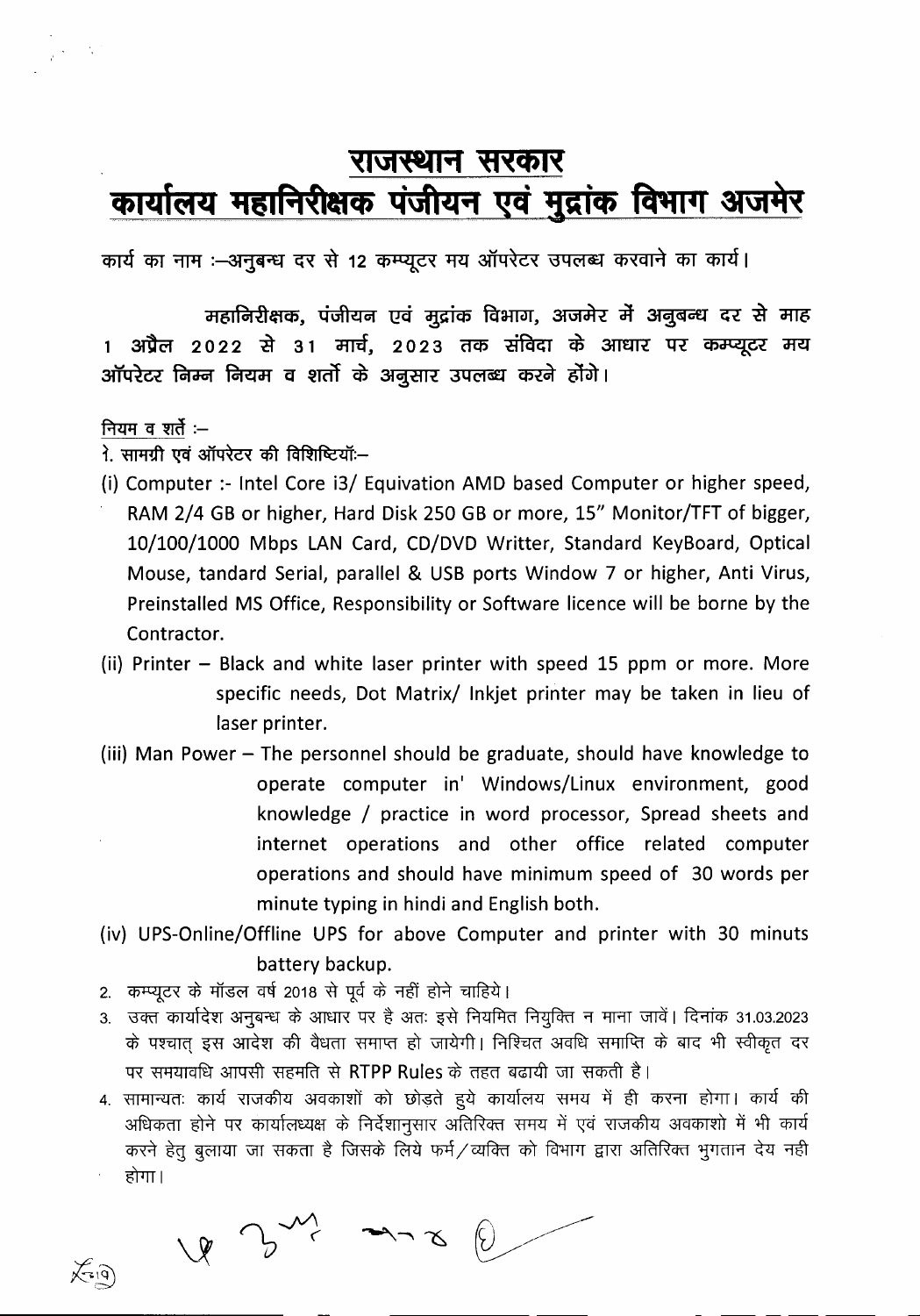- 5. समस्त कन्ज्यूमेबल सामग्री जैसे पेपर, इंक, सीडी इत्यादि की आपूर्ति एवं बिजली फिटिंग की व्यवस्था विभाग द्वारा की जायेगी। किन्तु कम्प्यूटर प्रिन्टर, की बोर्ड, लिंक केबल तथा अन्य सम्बन्धित उपकरण आदि ठेकेदार को देने होंगे।
- 6. कम्प्यूटर सिस्टम तथा अन्य संबंधित उपकरण व अन्य मशीनों / उपकरणों को सही तरीके से हमेशा कार्यरत (Working) स्थिति में रखने की जिम्मेदारी संवेदक की होगी, यदि मरम्मत की आवश्यकता होती है तो उचित दो कार्य दिवस समय में रिप्लेस करने की जिम्मेदारी फर्म की होगी ताकि कार्यालय का कार्य बाधित न हो। इस हेतू किसी प्रकार का कोई अतिरिक्त भूगतान देय नही होगा।
- 7. यदि उपकरणों की चोरी या अन्य किसी प्रकार का नुकसान होता है तो उसकी जिम्मेदारी विभाग की नही होगी। फर्म को सलाह दी जाती है कि वह स्वयं के खर्चे पर उपकरणो का बीमा करा लेवें।
- 8. कम्प्यूटर ऑपरेटर की गैर हाजिरी के कारण या कम्प्यूटर में खराबी के कारण कम्प्यूटर बन्द रहता है तो देय राशि मे से प्रतिदिन आनुपातिक रूप से (कूल पारिश्रामिक / महीने में कुल दिवस) की कटौती की जावेगी।
- 9. भुगतान मासिक तौर पर महिना समाप्ति के बाद संतोषप्रद रूप से कार्य सम्पन्न किये जाने पर भुगतान समस्त वैधानिक कटौतियों के उपरांत संवेदक द्वारा (बिल प्रस्तूत करने के पश्चात्)फर्म के खाते में जमा कराया जायेगा। तथा वसुली यदि कोई हो तो उन्हें प्रभारित किया जायेगा।
- 10. समस्त विधिक कार्यवाही, यदि संस्थित किया जाना आवश्यक हो तो किसी भी पक्षकार (संबंधित विभाग व संवेदक) द्वारा अजमेर न्यायालय में की जायेगी।
- 11. संवेदक को प्रत्येक कम्प्यूटर ऑपरेटर के निर्धारित योग्यता के प्रमाण–पत्र की प्रमाणित छाया प्रति प्रस्तुत करनी होगी तथा अपेक्षा की जाती है संवेदक द्वारा जो कम्प्यूटर ऑपरेटर लगाये जाते है उन्हें राजकीय कार्य सम्पादन का समुचित अनुभव हो।
- 12. संवेदक द्वारा लगाये गये उपकरणों की जांच विशिष्टियों के अनुसार विभाग द्वारा कराई जायेगी, उपकरण नवीनतम वर्जन के होना आवश्यक है।
- 13 विभाग द्वारा आवश्यकतानुसार.(एक सप्ताह की पूर्व सूचना देकर) कम्प्यूटर मय ऑपरेटर बढाये / घटाये जा सकते है।
- 14. सफल संवेदक को निर्धारित प्रारूप में 500/ नोन ज्यूडीशियल स्टाम्प पर निष्पादित करना होगा तथा कार्यादेश की 2.5 प्रतिशत राशि कार्य सम्पादन प्रतिभूति के रूप में 10 दिवस के भीतर अनुसूचित बैंक ड्राफ्ट, बैंकर चेक या सावधि जमा रसीद (FDR) अथवा बैंक गारंटी(कार्यादेश अवधि से 3 माह अधिक अवधि तक वैध) के रूप में जमा करानी होगी।
- 15. टेण्डर को निरस्त करने की पूर्ण शक्तियाँ महानिरीक्षक पंजीयन एवं मुद्रांक को होगी। उनका निर्णय अंतिम व मान्य होगा।
- 16 फर्म को राजकीय विभाग में 2 वर्ष का कार्य करने का अनुभव प्रमाण पत्र संलग्न करना होगा।
- 17. फर्म का रजिस्ट्रेशन होना अनिवार्य है।

 $\begin{picture}(180,10) \put(0,0){\line(1,0){10}} \put(10,0){\line(1,0){10}} \put(10,0){\line(1,0){10}} \put(10,0){\line(1,0){10}} \put(10,0){\line(1,0){10}} \put(10,0){\line(1,0){10}} \put(10,0){\line(1,0){10}} \put(10,0){\line(1,0){10}} \put(10,0){\line(1,0){10}} \put(10,0){\line(1,0){10}} \put(10,0){\line(1,0){10}} \put(10,0){\line($ 

- 18. संवेदक को निविदा भरते समय, नियम, शर्ते, अनुबंध व कार्य के विवरण का सावधानीपूर्वक अध्ययन करना चाहिये। किसी भी प्रकार की शंका का निवारण, निविदा भरने से पूर्व प्रभारी अधिकारी भण्डार से कर लेना चाहिये।
- 19. निविदा सूचना में वर्णित निर्देशों के अनुरूप यथोचित रूप से मुहरबंद लिफाफे में बन्द कर, निर्धारित समय में निविदा प्रस्तुत करनी होगी। निविदा में प्रस्तुत की गई दरों को अंको एवं शब्दों में भी अवश्य लिखनी होगी। निविदाकार के द्वारा दी गई निविदा शॅर्तो के अलावा अन्य कोई भी शर्ते अमान्य होगी।
- 20. संवेदक अपने कार्यालय / निवास का पूर्ण पता मय टेलिफोन नम्बर, ई–मेल पता, अंकित करेगा ताकि उससे व्यक्तिगत/डाक द्वारा सम्पर्क किया जा सके। यदि कार्य स्थल पर समुचित समय पर वह स्वयं उपस्थित होने में असमर्थ होता है तो उसके द्वारा अधिकृत व्यक्ति का नाम, पूर्ण पता मय टेलिफोन नम्बर सूचित करेगा जो कि कार्यालय में उपस्थित रहेगा ताकि कार्य के प्रयोजन हेतु सम्पर्क किया जा सके।

 $\cancel{\kappa_3}$ 

 $\frac{1}{2} \lambda \sim \lambda^2$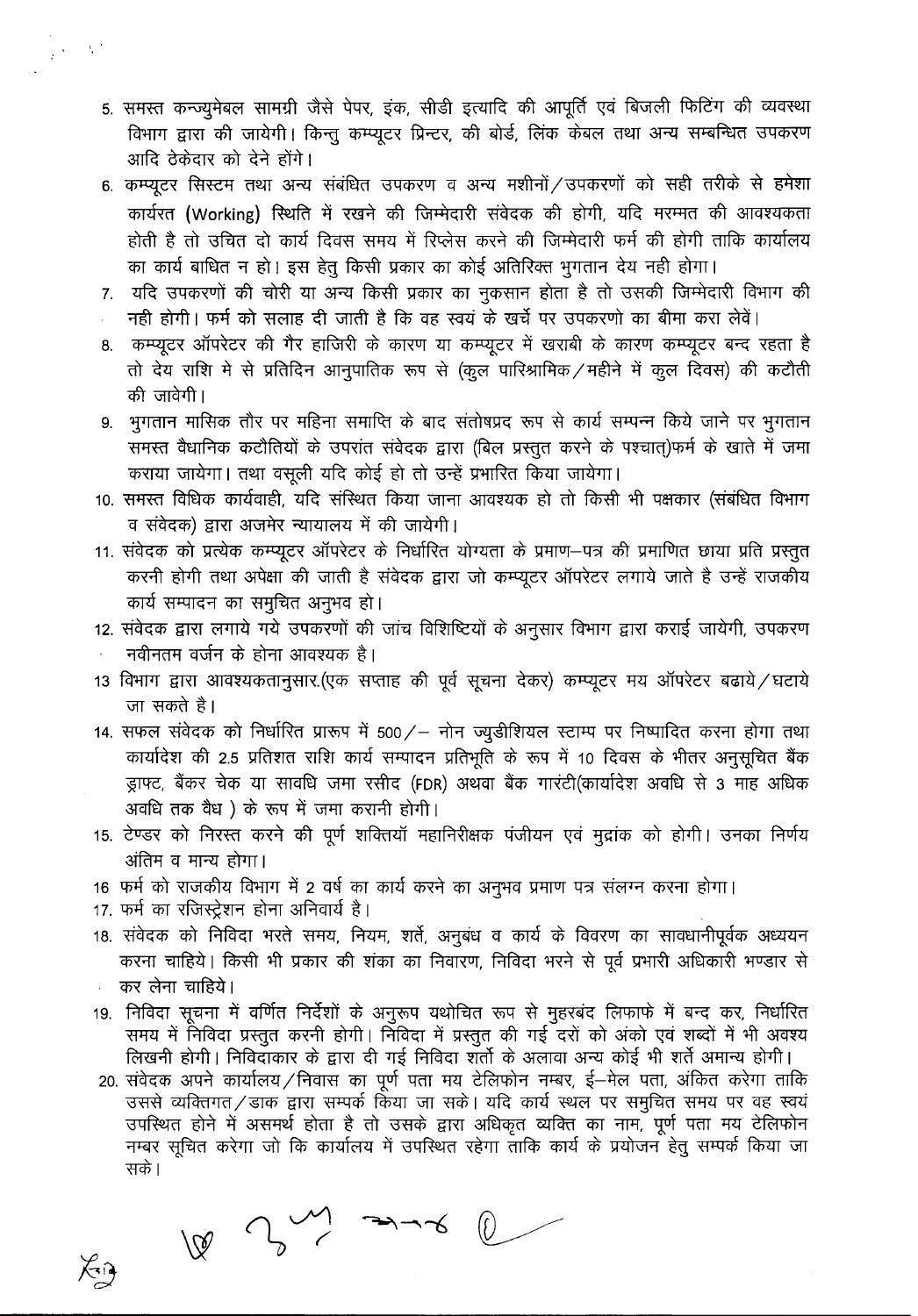- 21. संवेदक द्वारा निविदा में भरी हुई दरें सभी करों को सम्मिलित (GST को छोडकर) करते हुए मानी जायेगी। निविदा में भरी हुई दरों के अतिरिक्त किसी भी प्रकार का अन्य कोई भुगतान नहीं किया जावेगा।
- 22. निविदा किसी साझेदारी फर्म द्वारा प्रस्तुत किये जाने की स्थिति में प्रत्येक साझेदार के हस्ताक्षर अथवा फर्म की ओर से किसी भी एक को अधिकृत किये जाने की स्थिति में इसके लिये प्राधिकृति–पत्र प्रस्तुत किया जाना आवश्यक होगा।
- 23. संवेदक या उसके प्रतिनिधि की ओर से प्रत्यक्ष अथवा अप्रत्यक्ष रूप से की जाने वाली संवचना के कारण निविदा अमान्य मानी जायेगी।
- 24. अनुबन्ध कार्योदेश जारी होने से 31/03/2023 तक के लिये होगा आपसी सहमति से RTPP नियमानूसार अवधि बढाई जा सकेगी।
- 25. सक्षम अधिकारी को निविदा या समस्त निविदाओं को बिना कारण बताये आंशिक रूप से अथवा पूर्ण रूप से स्वीकार/अस्वीकार करने/रदद करने का अधिकार होगा।
- 27. यदि संवेदक द्वारा किसी भी नियम, शर्त, अनुबंध की पालना नहीं की जाती है तो कार्यालय प्रबंधन, अनुबंध को निरस्त करने अथवा जुर्माना (जो भी उचित हो) आरोपित करने के लिये स्वतंत्र होगा। जिसकी वसूली संवेदक के देय भुगतान अथवा जमानत राशि में से की जा सकेगी।
- 28. निर्धारित समयावधि पश्चात् निविदाओं पर विचार नहीं किया जायेगा। डाक से भिजवाई जाने वाली निविदाएें विलम्ब से प्राप्त होने पर उन्हें नहीं खोला जायेगा।
- 29. संवेदक के माध्यम से सेवाओं के उपापन के लिये निविदा में दरें निम्नानुसार प्रपत्र में प्रस्तुत की जायेगी ।
- 30. संवेदक को कार्य के दौरान आवश्यक सुरक्षा बीमा की व्यवस्था स्वयं करनी होगी। दुर्घटना एवं भूलवश लगी चोट एवं मृत्यु की स्थिति मे ठेकेदार के कार्मिक को देय हर्जे-खर्चे की जिम्मेदारी संवेदक स्वयं की होगी एवं विभाग की कोई जिम्मेदारी नहीं होगी।
- 31. न्यूनतम मजदूरी अधिनियम 1948 (केन्द्रीय अधिनियम 11, वर्ष 1948) के वैधानिक प्रावधानों की अनुपालना का दायित्व सम्बन्धित संवेदक का होगा।
- 32. राजस्थान अनुबंधित श्रमिक (नियमन एवं उन्मूलन) अधिनियम, 1970 कर्मचारी भविष्य निधि अधिनियम, 1952 एवं कर्मचारी जिंग्य बीमा अधिनियम, 1948 के अन्तर्गत नियमानुसार पंजीकृत संवेदक ही उक्त प्रकार की बोली में भाग लेने हेतु अर्हत होंगे। पंजीकरण प्रमाण-पत्र की सत्यापित प्रतिलिपि पूर्ण रूप से भरे हुए बोली दस्तावेज के साथ सम्बन्धित उपापन संस्था को प्रस्तुत की जायेगी।
- 33. संवेदक द्वारा नियोजित श्रमिकों को मजदूरी का भुगतान अनिवार्य रूप से उनके बैंक खातो में ही किया जायेगा। सम्बन्धित संवेदक द्वारा नियोजित श्रमिकों के बैंक खातें में जमा कराई गई राशि का विवरण सम्बन्धित उपापन संस्था को आगामी माह के मासिक बिल के साथ अनिवार्य रूप से प्रस्तुत किया जायेगा। श्रमिकों के बैंक खातों में जमा कराई गई राशि के विवरण बाबत उपापन संस्था की समस्त संतुष्टि होने पर ही संवेदक को आगामी माह के बिल का भुगतान किया जायेगा।
- 34. श्रम विभाग द्वारा निर्धारित न्यूनतम मजदूरी दर के अनुसार श्रमिकों को मजदूरी के भुगतान करने का दायित्व सम्बन्धित संवेदक का होगा।
- 35. श्रमिकों को निर्धारित न्यूनतम मजदूरी का भुगतान सुनिश्चित करने के लिये संविदा अवधि के दौरान न्यूनतम मजदूरी दर में श्रम विभाग की अधिसूचना से समय-समय पर वृद्धि होने पर उपापन संस्था द्वारा संवेदक को बढ़ी हुई न्यूनतम मजदूरी की सीमा तक अन्तर राशि का भुगतान किया जा सकेगा।
- 36. संवेदक को राज्य / केन्द्र सरकार की नवीनतम दरों के अनुसार अपने समस्त श्रमिकों का नियमानुसार ई.पी.एफ. एवं ई.एस.आई. जमा कराना होगा, जिसमें नियोजित श्रमिकों की मजदूरी राशि से कटौती और संवेदक का अंशदान शामिल होगा। संवेदक द्वारा अपने आगामी माह के बिल के साथ गत माह के पेटे श्रमिकों के ई.पी.एफ और ई.एस.आई के अंशदान की राशि नियमानुसार जमा कराये जाने की पुष्टि में

 $\begin{picture}(120,15) \put(0,0){\vector(1,0){100}} \put(15,0){\vector(1,0){100}} \put(15,0){\vector(1,0){100}} \put(15,0){\vector(1,0){100}} \put(15,0){\vector(1,0){100}} \put(15,0){\vector(1,0){100}} \put(15,0){\vector(1,0){100}} \put(15,0){\vector(1,0){100}} \put(15,0){\vector(1,0){100}} \put(15,0){\vector(1,0){100}} \put(15,0){\vector(1,0){100}}$  $\cancel{\sim}$ 

 $\frac{1}{\sqrt{2}}\left(\frac{1}{2}\right)^{2}=\frac{1}{2}\left(\frac{1}{2}\right)^{2}$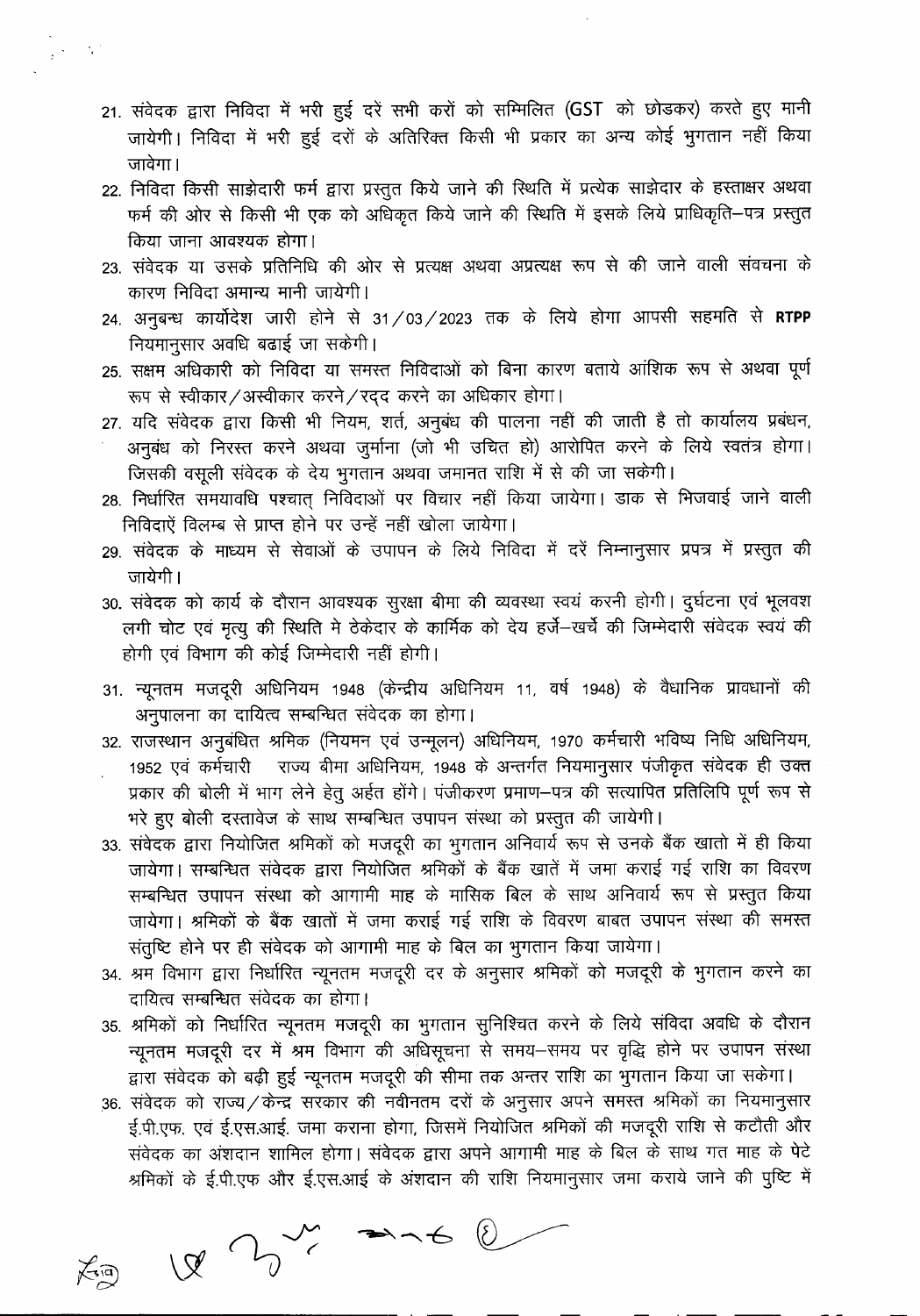सम्बन्धित चालान की प्रति प्रस्तुत किए जाने पर ही संवेदक को आगामी माह के बिल/बिलों का भुगतान किया जायेगा।

- 37. संवेदक द्वारा प्रत्येक कार्य स्थल पर Display Boards लगाये जायेंगे, जिन पर संवेदक का नाम, संविदा अवधि, कार्य की प्रगति, श्रमिकों हेतु Helpline नम्बर एवं संवेदक द्वारा न्यूनतम मजदूरी भुगतान नहीं करने की शिकायत करने सम्बन्धी प्रावधान का विवरण स्पष्ट रूप से अंकित किया जायेगा।
- 38. राज्य में लागू श्रम नियमों के अन्तर्गत अपने समस्त श्रमिकों का नियमानुसार ई.पी.एफ एवं ई.एस.आई की राशि जमा कराने का दायित्व संवेदक का होगा।
- 39. संवेदक द्वारा श्रमिकों को देय राशि पर वस्तु एवं सेवा कर (GST) राशि अतिरिक्त रूप से देय होगी। सभी प्रकार के करों को जमा करवाने की जिम्मेदारी संवेदक की ही होगी। संवेदक द्वारा गत माह में जमा कराये गये वस्तु एवं सेवा कर (GST) के चालान की प्रति आगामी माह के बिल के साथ अनिवार्य रूप से संलग्न की जायेगी। वस्तू एवं सेवा कर (GST) की राशि जमा कराने के प्रमाण स्वरूप चालान की प्रति प्रस्तुत नहीं किये जाने पर आगामी माह के बिल का भुगतान नहीं किया जायेगा। उक्त स्थिति में वस्तु एवं सेवा कर (GST) के सम्बन्ध में उत्पन्न होने वाले किसी भी प्रकार के दायित्वों के निर्वहन का उत्तरदायित्व संवेदक का होगा।
- 40. श्रम विधि के अन्तर्गत निर्धारित नियमों, उपनियमों व अधिसूचनाओं तथा केन्द्र / राज्य सरकार द्वारा समय-समय पर जारी किये गये दिशा-निर्देशों की पालना करने का दायित्व संवेदक का ही होगा। श्रम विधि के अन्तर्गत निर्धारित नियमों उपनियमों व अधिसूचनाओं, दिशा-निर्देशों आदि की पालना नहीं  $\sigma$ करने की स्थिति में उसके परिणामों / दायित्वों के लिये संवेदक स्वंय उतरदायी होगा।
- 41. यदि संवेदक एवं कार्य पर लगाये गये श्रमिकों के मध्य कोई विवाद उत्पन्न होता है तो उसकी प्रबन्धकीय जिम्मेदारी संवेदक की होगी।
- 42. संवेदक द्वारा अनुबंध की शर्तो की पालना के अधीन कार्य का भुगतान मासिक आधार पर होगा। संवेदक को निर्धारित प्रारूप में तीन प्रतियों में बिल बनाकर कार्यालय मे प्रस्तुत करना होगा। कार्य का भुगतान अग्रिम रूप में नही होगा। संवेदक को देय भुगतान में से आयकर अधिनियिम के तहत आयकर, स्रोत पर ही काटा जावेगा।
- 43. कार्य सम्पादन अवधि के दौरान कार्य के संबंध / संदर्भ में किसी भी प्रकार की क्षतिपूर्ति या मूआवजा देने /ई.एस.आई. करवाने / सामुहिक दुर्घटना बीमा कराने इत्यादि की जिम्मेदारी एवं दायित्व संवेदक का होगा, इसके लिये उपापन संस्था की कोई जिम्मेदारी नहीं होगी।
- 44. यदि संवेदक द्वारा नियमानुसार निर्धारित नयूनतम मजदूरी का भुगतान नहीं किए जाने की शिकायत उपापन संस्था को प्राप्त होती है तो उपापन संस्था इस संबंध में श्रम विभाग को अनिवार्य रूप से सूचित करेगी और, नियमानुसार आवश्यक होने की स्थिति में संवेदक को Debar कराने की कार्यवाही करेगी।
- 45. उपापन संस्था द्वारा संवेदक को कार्य आदेश जारी करने के पश्चात् कार्यादेश की प्रति विभाग को सम्बन्धित जिला स्तरीय अधिकारी एवं श्रम विभाग मुख्यालय को अनिवार्य रूप से प्रेषित की जायेगी।
- 46. अपील:—बिड के संबंध में किसी भी निर्णय के विरूद्व प्रथम अपील संयुक्त शासन सचिव वित्त (कर) विभाग, जयपुर तथा द्वितीय वित्त सचिव(राजस्व), वित्त विभाग जयपुर को की जा सकेगी।
- 47. शेष शर्तें सामान्य वित्तिय एवं लेखा नियम तथा RTPP ACT 2012 एवं RTPP नियम 2013 के अनुसार होगी। इस संबंध में राज्य सरकार / भारत सरकार द्वारा जारी परिपत्रों का पालन करना संवेदक की जिम्मेदारी होगी।
- $\overline{\mathsf{h}}$ ट:-यदि कोई बोलीदाता राजस्थान श्रमिक अनुबंधित अधिनियम श्रमिक अनुबंध नियम 1970 / संशोधन अधिनियम 2014 **EPF, ESI, एवं GST** पंजीकरण बाध्यता की सीमा में नही आता है तद्नुसार आदेश की प्रति वचनपत्र (Undertaking) प्रस्तुत करना होगा। सफल संवेदक को यह शपथ पत्र (Affidevit)

~ 3) अस्तुत करना आवश्यक होगा कि बिड़ अवधि के दौरान यदि उसका द्वारा उपरोक्त में कोई पंजीकरण<br>مسلم ہے<br>ابلا لکہ جسمجھتے کہ اس کا ہے



 $\frac{1}{2}$  's (  $\frac{1}{2}$  )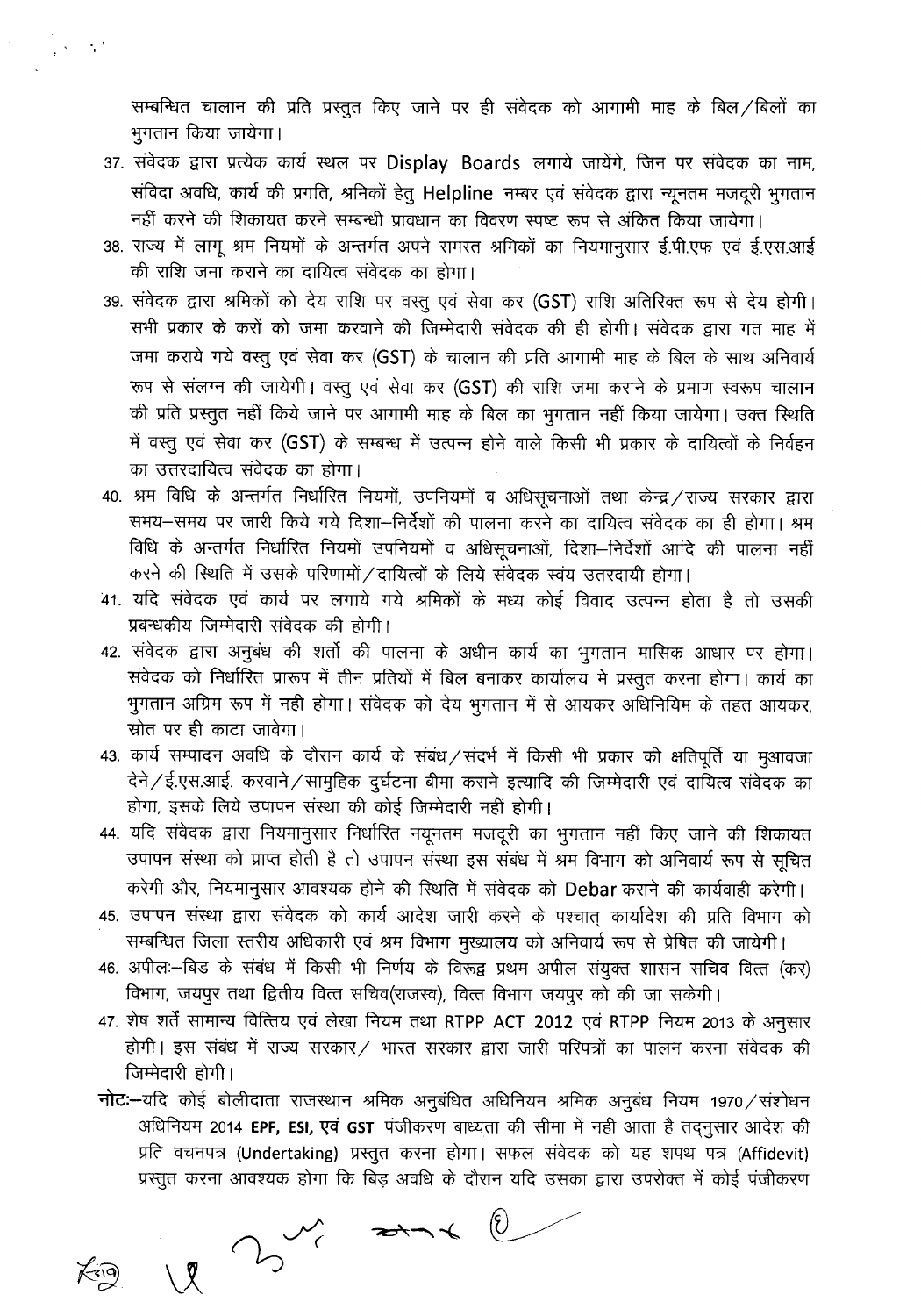कराया जाना आवश्यक हो तो तद्नुसार पंजीकरण कराते हुए प्रमाण पत्र प्रस्तुत की प्रति प्रस्तुत कर दुंगा।

निविदादाता के हस्ताक्षर मय मोहर

 $\frac{1}{2} \lambda^2 \sim \lambda^2$ 

 $\sim$   $\sim$ 

 $\bar{\beta}$ 

 $\hat{\boldsymbol{\beta}}$ 

 $\begin{pmatrix} \mathcal{W} \ \mathcal{W} \end{pmatrix}$ (भगवत सिंह राठौड़) अतिरिक्त महानिरीक्षक(प्रवर्तन) पंजीयन एवं मुद्रांक विभाग राजस्थान अजमेर

 $\begin{picture}(130,10) \put(0,0){\vector(1,0){100}} \put(15,0){\vector(1,0){100}} \put(15,0){\vector(1,0){100}} \put(15,0){\vector(1,0){100}} \put(15,0){\vector(1,0){100}} \put(15,0){\vector(1,0){100}} \put(15,0){\vector(1,0){100}} \put(15,0){\vector(1,0){100}} \put(15,0){\vector(1,0){100}} \put(15,0){\vector(1,0){100}} \put(15,0){\vector(1,0){100}}$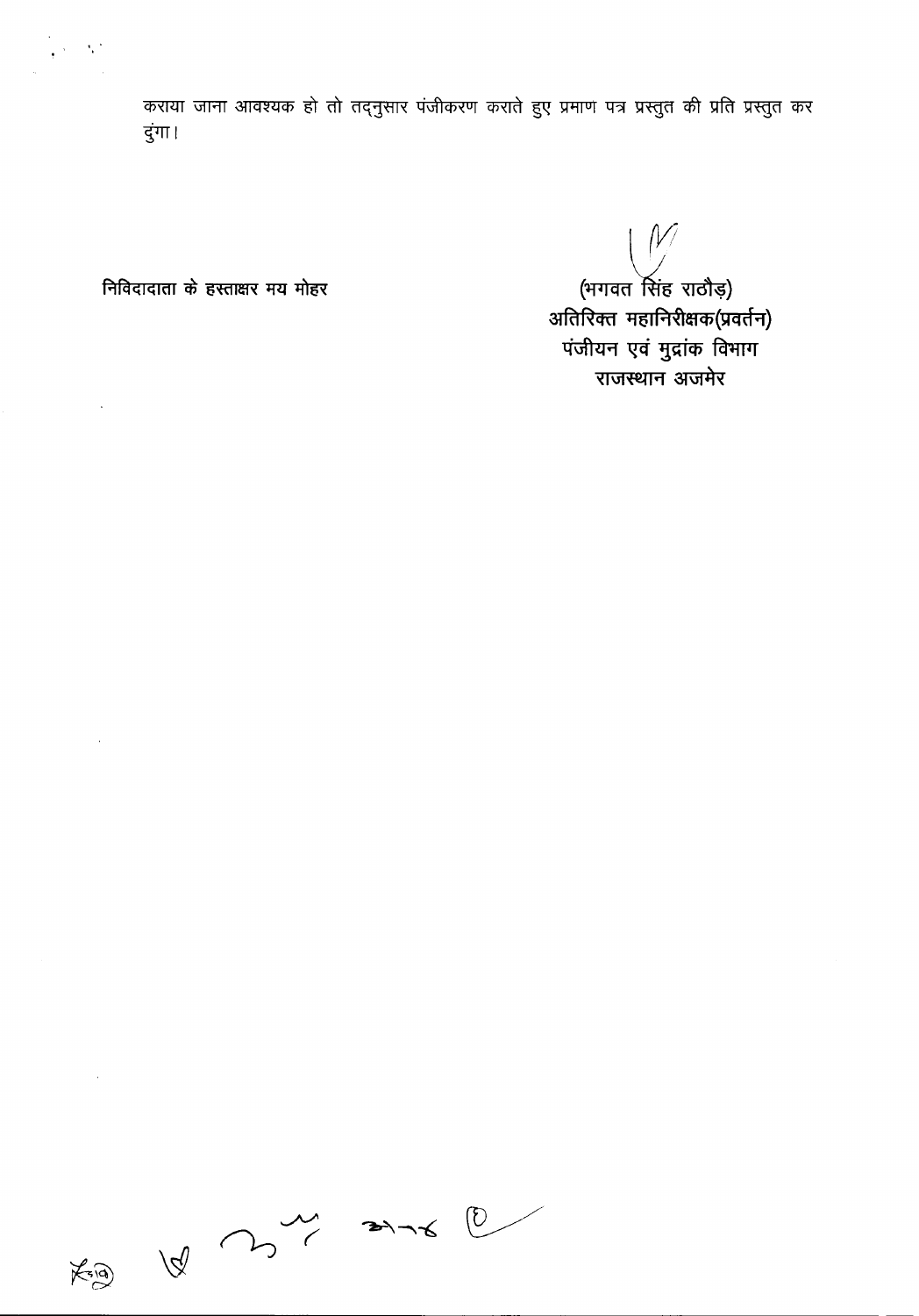#### राजस्थान सरकार

# कार्यालय महानिरीक्षक पंजीयन एवं मुद्रांक विभाग अजमेर

कार्य का नामः- कार्य आधार पर कम्प्यूटर सिस्टम मय प्रशिक्षित कार्मिक (मशीन विद मैन) उपलब्ध कराने हेतु ।

### वित्तीय बिड

महानिरीक्षक पंजीयन एवं मुद्रांक विभाग, अजमेर में 12 मैन विद मशीन मय कम्प्यूटर ऑपरेटर का कार्य जॉब बेसिस पर कराने हतू निविदा।

- 
- 2. ई-मेल आई डीः ........ मोबाईल न0
- 
- 

5. निविदा सूचना संख्या एफ-5/भण्डार/निविदा /दिनांक .....................

- 
- 

 $\alpha = 3.2$ 

................

8. जॉब बेसिस पर सेवाओं के उपापन के लिये निविदा मे दरें निम्नानुसार प्रपत्र मे केवल ऑनलाईन  $BOQ$  में प्रस्तूत की जायेगी:-

| क्र.<br>सं. | सेवा<br>का<br>नाम                 | मय संख्या              |                                          |                          | श्रमिकों को देय पारिश्रमिक जो कि प्रचलित<br>न्यूनतम मजदूरी की दर से कम नहीं होगी। | <b>EPF</b><br>दर<br>प्रतिशत | <b>ESI दर</b><br>प्रतिशत | सामग्री<br>राशि $\angle$<br>उपकरण<br>किराया        | सेवा<br>प्रदाता<br>का सर्विस<br>चार्ज<br>राशि      | योग |
|-------------|-----------------------------------|------------------------|------------------------------------------|--------------------------|-----------------------------------------------------------------------------------|-----------------------------|--------------------------|----------------------------------------------------|----------------------------------------------------|-----|
|             |                                   | श्रमिक<br>की<br>श्रेणी | न्यूनतम<br>मजदूरी<br>दर/<br>प्रतिव्यक्ति | श्रमिकों<br>की<br>संख्या | राशि<br>(प्रतिव्यक्ति)                                                            |                             |                          | (प्रतिव्यक्ति)                                     | (योग<br>कालम<br>सं.<br>08<br>एवं 09)               |     |
| 1           | $\overline{2}$                    |                        | 3                                        | 4                        | 5                                                                                 | 6                           | $\overline{7}$           | 8                                                  | 9                                                  | 10  |
|             | कम्प्यू<br>टर<br>मय<br>ऑपरे<br>टर | उच्च<br>कुशल           | 8476/                                    | 12                       | 8476/                                                                             | 12%                         | 4%                       | दरें केवल<br>ऑनलाईन<br>BOQ में<br>अंकित<br>की जाये | दरें केवल<br>ऑनलाईन<br>BOQ में<br>अंकित<br>की जाये |     |

 $X_{10}$   $Q$   $3\frac{1}{2}$  and  $Q$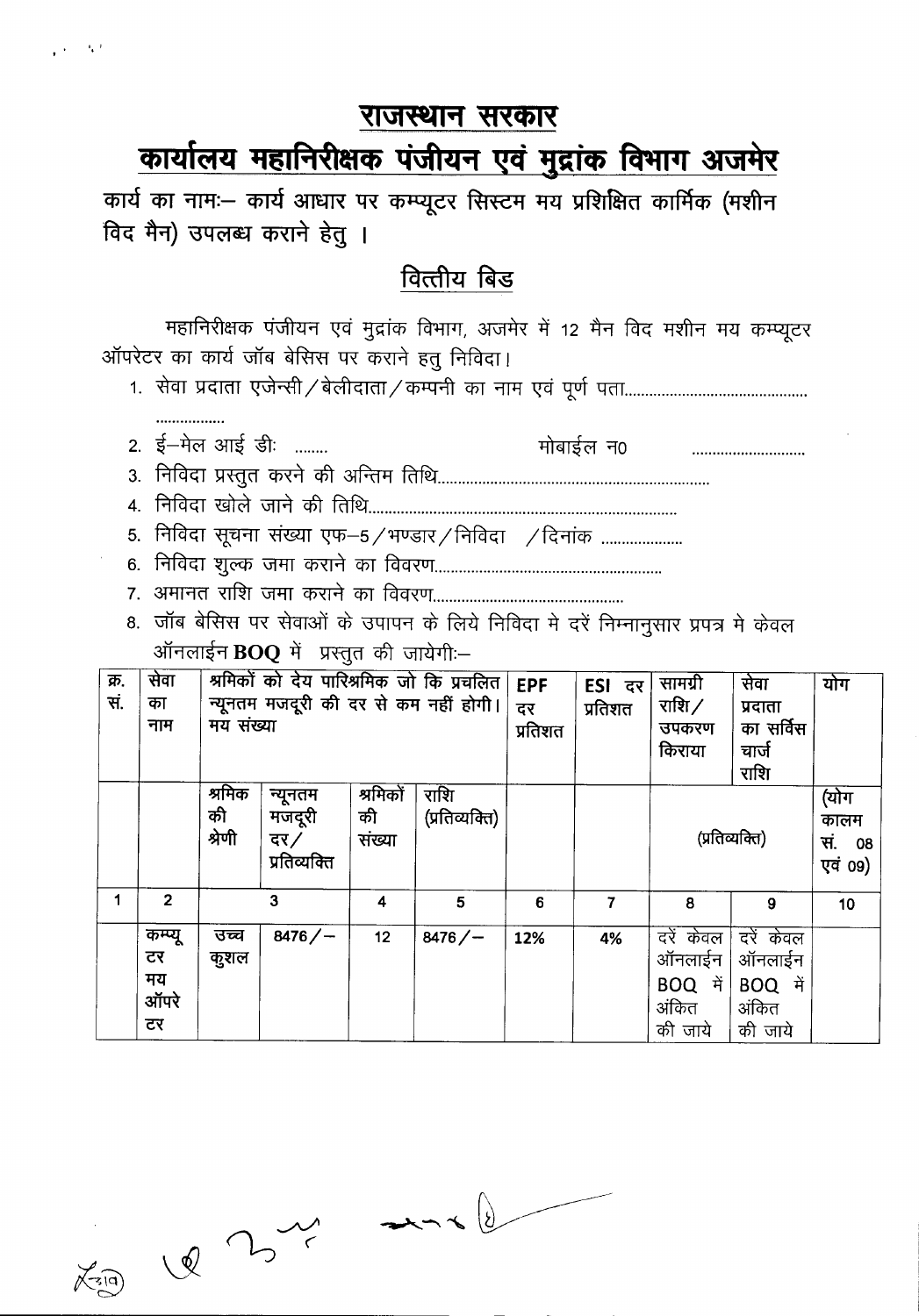उपरोक्त दरों पर वस्तु एवं सेवा कर की नियमानाुसार दर प्रतिशत में........................

" '

उपर्युक्त तालिका में स्तम्भ संख्या 08 एव 09 ही बोलीदाता द्वारा समुचित प्रविष्टियां की जानी है।

 $\vec{r}$ नोट:- श्रम विभाग द्वारा निर्धारित न्यूनतम मजदूरी से कम की दर वाली निविदा स्वीकार नहीं  $\frac{1}{2}$  जी जावेगी एवं बोलीदाता द्वारा दरें केवल ऑनलाईन BOQ में ही प्रस्तावित की जावें।

कॉलम संख्या 08 एवं 09 मे अंकित दर/राशि को जोडते हुए जिस बोलीदाता द्वारा न्यूनतम दरें प्रस्तुत की जायेगी।उसे सफल घोषित किया जाएगा।

मुझे इस निविदा प्रपत्र के साथ संलग्न समस्त शर्ते मंजूर है।

हस्ताक्षर निविदादाता निविदादाता का नाम एवं पूर्ण पता

 $100<sup>2</sup>$  and  $100<sup>2</sup>$